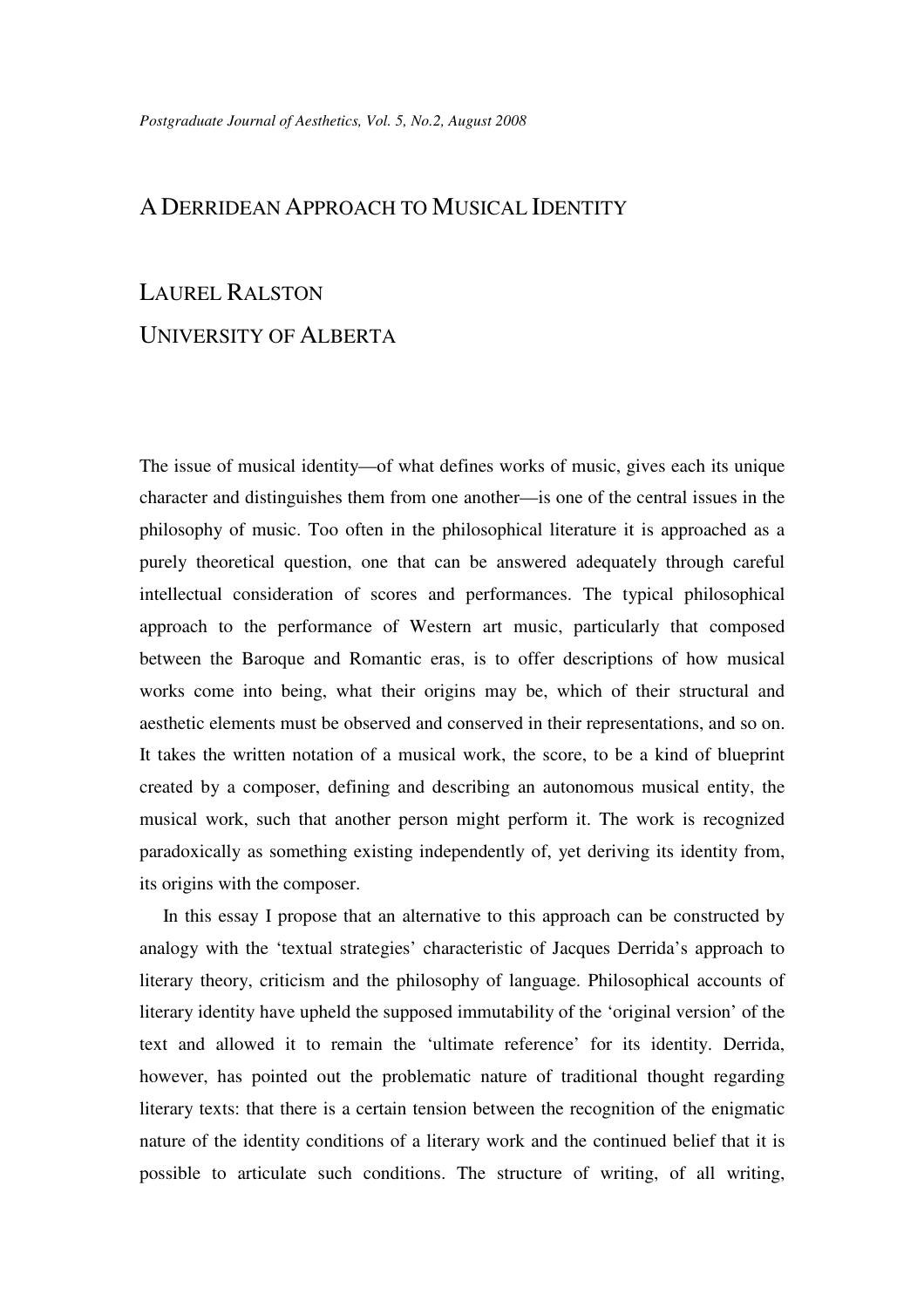precludes any notion of the written text as fixed and eternal, because signification, representation, and the substitution of one meaning or context for another all occur indefinitely within it and without closure. Writing works in such a way that it engages signified meaning "in its own *economy* so that it always signifies again and differs... [That] which is written is never identical to itself."<sup>1</sup> The centre that would enclose this economy, that could cause the chain of signification to close itself by linking the origin and the end and boiling all substitutions down to a single, cohesive interpretation, would transgress this structure of writing. Substitution as it occurs in writing does not simply happen once and for all; it is structurally bound to occur *ad infinitum.* In music this encompasses the substitution of notation for sound—a dual structure set in motion by *différance*, the playing movement that emerges within musical practice not only as the theoretical interaction of possible interpretations, but also as the concrete exercise of creating sound, time and again: of playing music. This is the case with all written texts—they do not possess a simple origin, because they are originally iterable:

To say that marks or texts are originally iterable is to say that without a simple origin, and so without a pure originarity<sup>2</sup>, they divide and repeat themselves immediately. They thus become capable of being rooted out at the very place of their roots. Transplantable into a different context, they continue to have meaning and effectiveness.

 Not that the text is thereby dehistoricized, but historicity is made of iterability. There is not history without iterability, and this iterability is also what lets the traces continue to function in the absence of the general context or some elements of the context.<sup>3</sup>

 In the case of musical works, too, it is philosophically dangerous to proceed as though such substitutions could be effected fully—as though a work's original identity were ever fully determined and capable of being restored—and to base one's ethics and sense of responsibility on the goal of minimizing the 'remainder', or that which defies substitution. However, rethinking traditional philosophies of music in

<sup>1</sup> Derrida, 'Force and Signification,' p. 25.

<sup>2</sup> Roughly, 'originarity' in Derrida appears to mean something like: autonomous and perdurable condition(s) that make possible the emergence of any given self-identical phenomenon as such.<br><sup>3</sup> Derride : An Interview with Jacques Derride ? in Acta of Literature, p. 64.

Derrida, 'An Interview with Jacques Derrida,' in *Acts of Literature*, p. 64.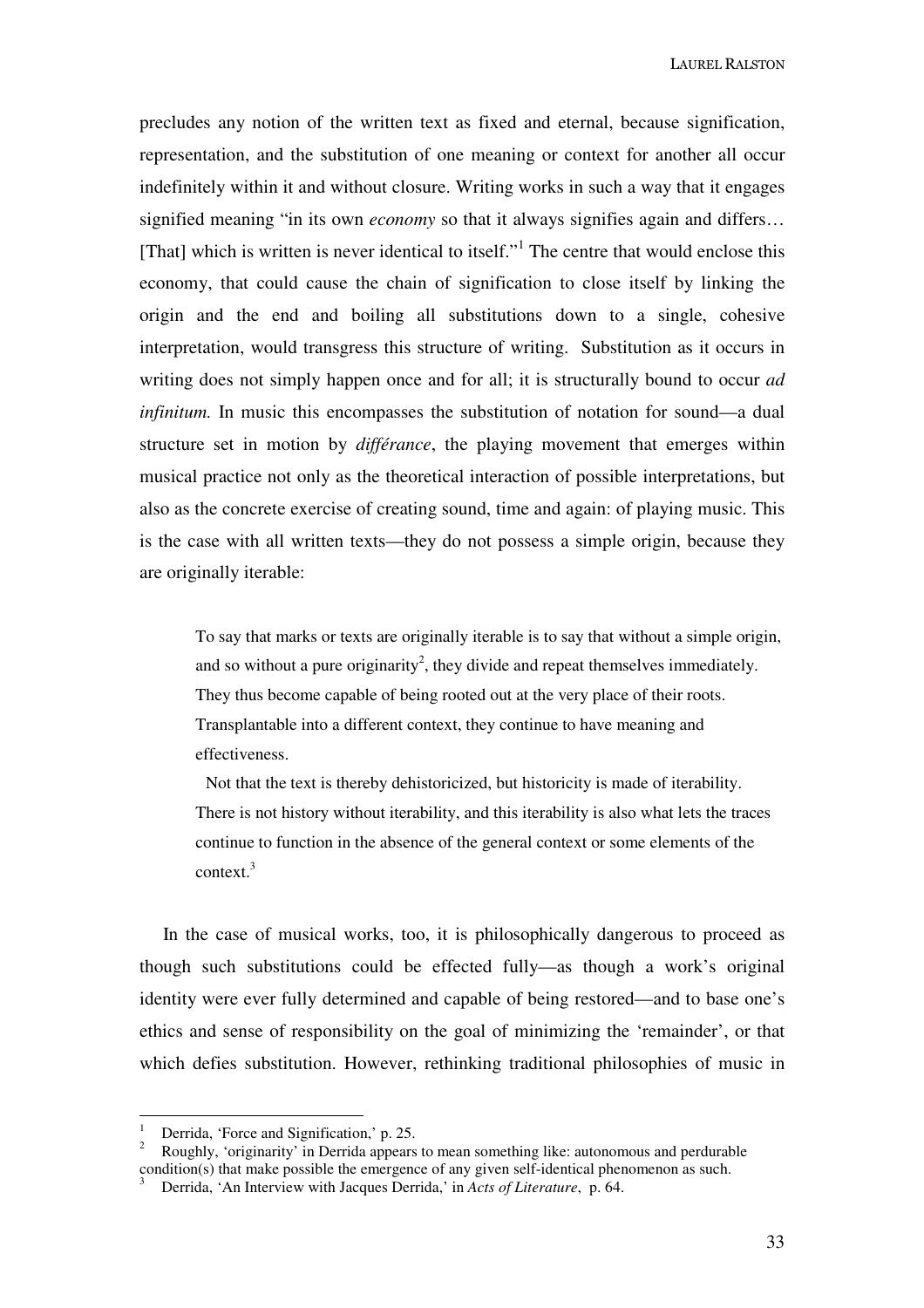order to accommodate this insight clearly does not require that concern for compositional intention and authenticity be abandoned—it simply sets in motion a process of critical thought that opens the field of musical interpretation beyond its traditional boundaries, making room for an ethics inclusive of practices and performances otherwise discouraged by traditional philosophies of music, and intensifying rather than obscuring the issue of musical identity. The musical work, if we speak of it, is, because of *différance*, perhaps an example *par excellence* of what Derrida calls a past that has never been present.

 The work itself is endlessly deferred through signs—ideas, symbols on a page, words, and sounds. The eternal and immutable work is that elusive past that has never existed in and of itself but has always only been glimpsed through detours and deferrals, putting off indefinitely the moment of its appearance in full. The difference between the traditional approach and an approach issuing from a Derridean concept of writing is that while for the former the transparent representation of the work in performance is a practical impossibility, for the latter both transparent representation and the-work-in-itself are a structural impossibility.

 These two types of impossibility, practical and structural, carry with them very different responsibilities. It appears that practical impossibilities still demand treatment as though they could be overcome. Everything that can be done to reveal the work as it is in itself must still be done, and done out of respect for and interest in the work and the composer. However, from a Derridean perspective, the transparent representation of the work is structurally impossible because the work will never be, has never been self-identical. Its identity is constituted by its constant differing from itself and others. So performers are not simply asked to find and demonstrate objective certainties about the work; they are called not only to account for what might be called the dominant reading—sanctioned by research and tradition—but also for the elements in the work that refuse to be assimilated to a dominant reading.

 What can we say about a work that is never self-identical but which takes its identity from its difference from and division within itself? This description reflects the process of musical practice with uncanny accuracy, but what then is the appropriate response to a work that is not itself at the same time that it is itself? How does a performer do justice to a work whose identity is always differing and deferred?

34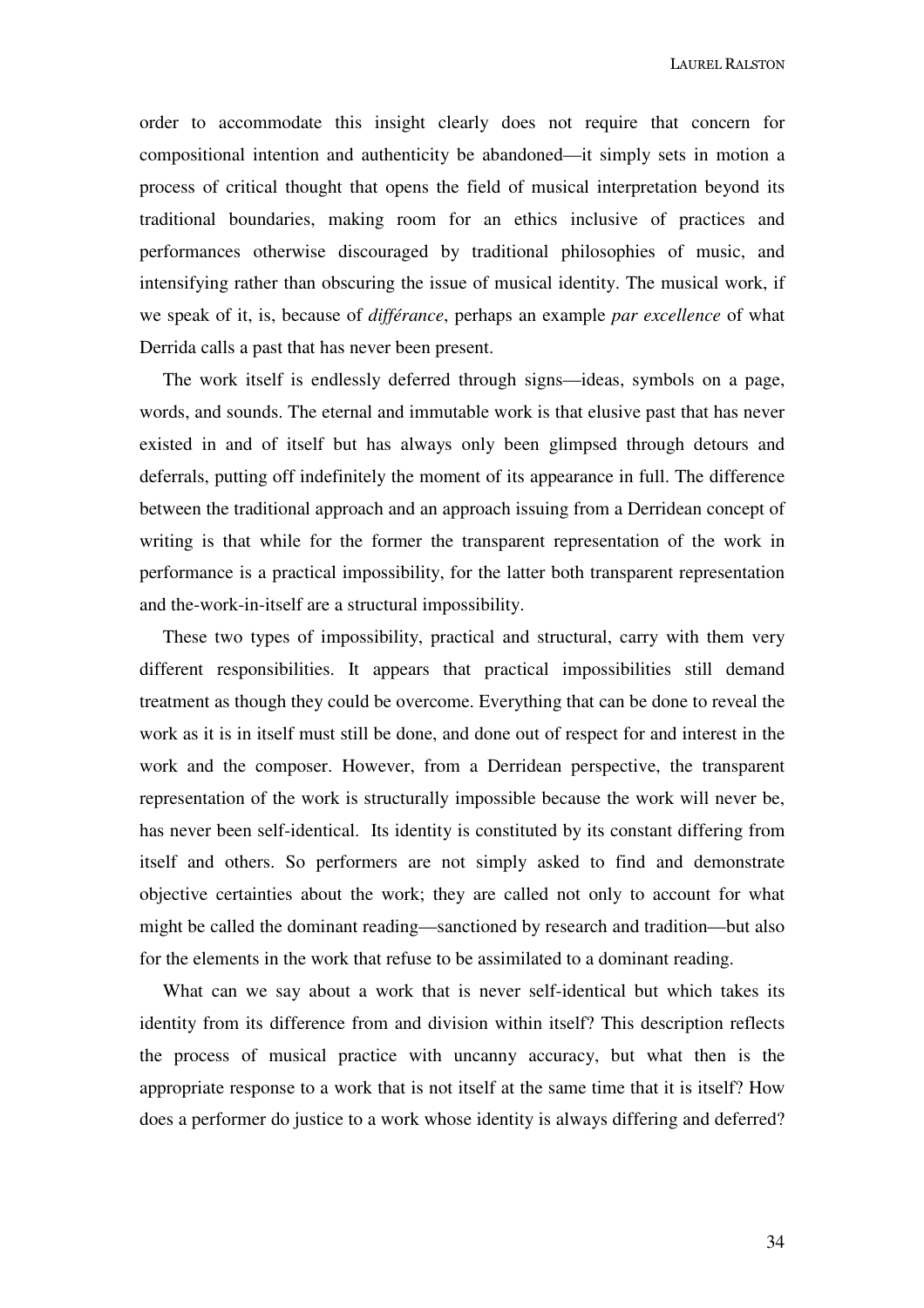"What is a success when the possibility of failure continues to constitute its structure?"<sup>4</sup>

 Clearly, failure to do justice is not only possible but inevitable, and Derrida's question challenges us to redefine success in terms that acknowledge this structural feature. This redefinition must amount to a shift in focus away from correct readings and instead toward responsible readings. According to Derrida, a responsible reading is one that takes account of the 'dominant' reading while at the same time deviating from it in a respectful and critical way. As with a literary text, a musical text (not just the written text in the traditional sense of the score, but also the written musical text insofar as the history of the work and its performances is always written) carries a dominant reading as one of its layers. Yet writing is conditioned by the possibility of other contexts, "for it must, by virtue of its iterability, perdure beyond the present moment of its inscription and even after the death of its author."<sup>5</sup> When a composer writes, she too writes from within this condition, not from outside it. It is therefore impossible for her to control absolutely the chain of signifiers that she inscribes. Consequently, an ethics of performance should no longer be focused solely on determining and realizing compositional intention, for this is not the only origin of what is written. It must also account for what exceeds intention and context, whose meaning cannot be discovered by appeal to the original and lost context but must instead be created in the present, which is always another present of inscription. Derrida writes, "the category of intention will not disappear; it will have its place, but from this place it will no longer be able to govern the entire scene and the entire system of utterances."<sup>6</sup>

The performer is thus called upon to make a "decision of justice... [that] begins, it ought to begin, by right or in principle, in the initiative that amounts to learning, reading, understanding, interpreting the rule, and even calculating."<sup>7</sup> She must first analyze the validity of the rules that may apply (rules of performance practice, traditions of interpretation), and then their applicability to the specific instance before them in the singularity that is each individual musical work, and in each ethical encounter with the work, which is to say the entire continuum of her practice. This

<sup>4</sup> Derrida, 'Signature Event Context,' p. 324.

<sup>5</sup> Ibid., p. 34.

<sup>6</sup> Derrida, 'Signature Event Context,' p. 326.

<sup>7</sup> Derrida, 'Force of Law,' in *Acts of Religion*, Gil Anidjar, ed., (New York: Routledge, 2002), p. 252.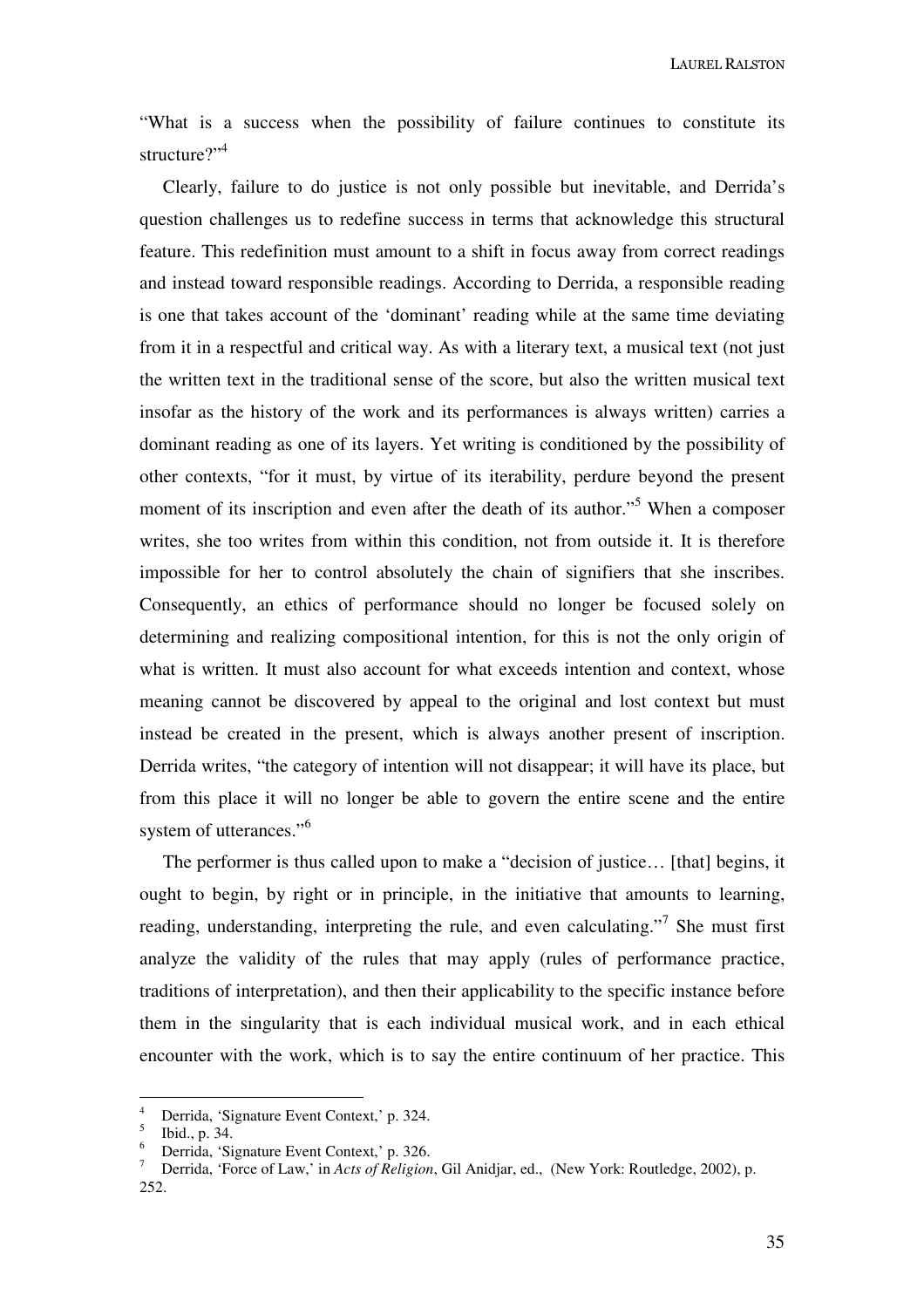must be the first step because "if calculation is calculation, the *decision to calculate* is not of the order of the calculable, and it must not be so."<sup>8</sup> "Justice," writes Derrida, "always addresses itself to singularity, to the singularity of the other, despite or even because it pretends to universality. Consequently, never to yield on this point, constantly to maintain a questioning of the origin, grounds and limits of our conceptual, theoretical or normative apparatus," this questioning of rules, is not a mark of disrespect for justice of law, but one of sensitivity to its power.

 Where this questioning leads to differences in interpretation and performance, the result is a testament to the richness of the musical work, to its refusal to be exhausted, its *différance*. J. Hillis Miller writes, in *The Ethics of Reading*, that "the value of a reading, against all reason, lies in its difference and deviation from the text it purports to read."<sup>9</sup> This statement radically opposes the Platonist viewpoint on musical performance, which seeks the maximum correspondence between performance (reading) and text (work), and judges performance based on the degree of correspondence rather than on the quality and justness of the deviation. The endless repetition of a single reading or the assertion that only a single correct reading exists that could fully constitute or fully reveal the true identity of the work (regardless of whether or not this has already taken place, which of course it has not) does not do justice to *différance*, to the work or to the performance. The alternative at hand here is that the meaning of the work, however 'meaning' is defined, hovers in the differences between performances; it can never be exhausted by a single performance.<sup>10</sup> This condition is not generally disputed by musical Platonists, but the same criticism may be made of them that Derrida makes of J.L. Austin, that in spite of recognizing that the account at hand is exposed to failure—failure, that is, to maintain meaning across a heterogeneous field of communication—they do not ask themselves "what consequences derive from the fact that something possible—a possible risk—is *always* possible, is somehow a necessary possibility. And if, such a necessary possibility of failure being granted, it still constitutes an accident."<sup>11</sup> Musical

<sup>8</sup> Ibid., p. 252.

<sup>9</sup> J. Hillis Miller, *The Ethics of Reading*, (New York: Columbia University Press, 1987), p. 118.

<sup>&</sup>lt;sup>10</sup> This statement applies to formalist accounts of musical meaning as well, for insofar as structural meaning too is revealed through performance, the manner of performance will cause certain structural elements to appear more prominently and others less so, and thus will affect, if not the fact of those structural relationships' existence, then the listener's perception and assessment of their relative architectural and musical importance.

 $\frac{11}{11}$  Derrida, 'Signature Event Context,' p. 324.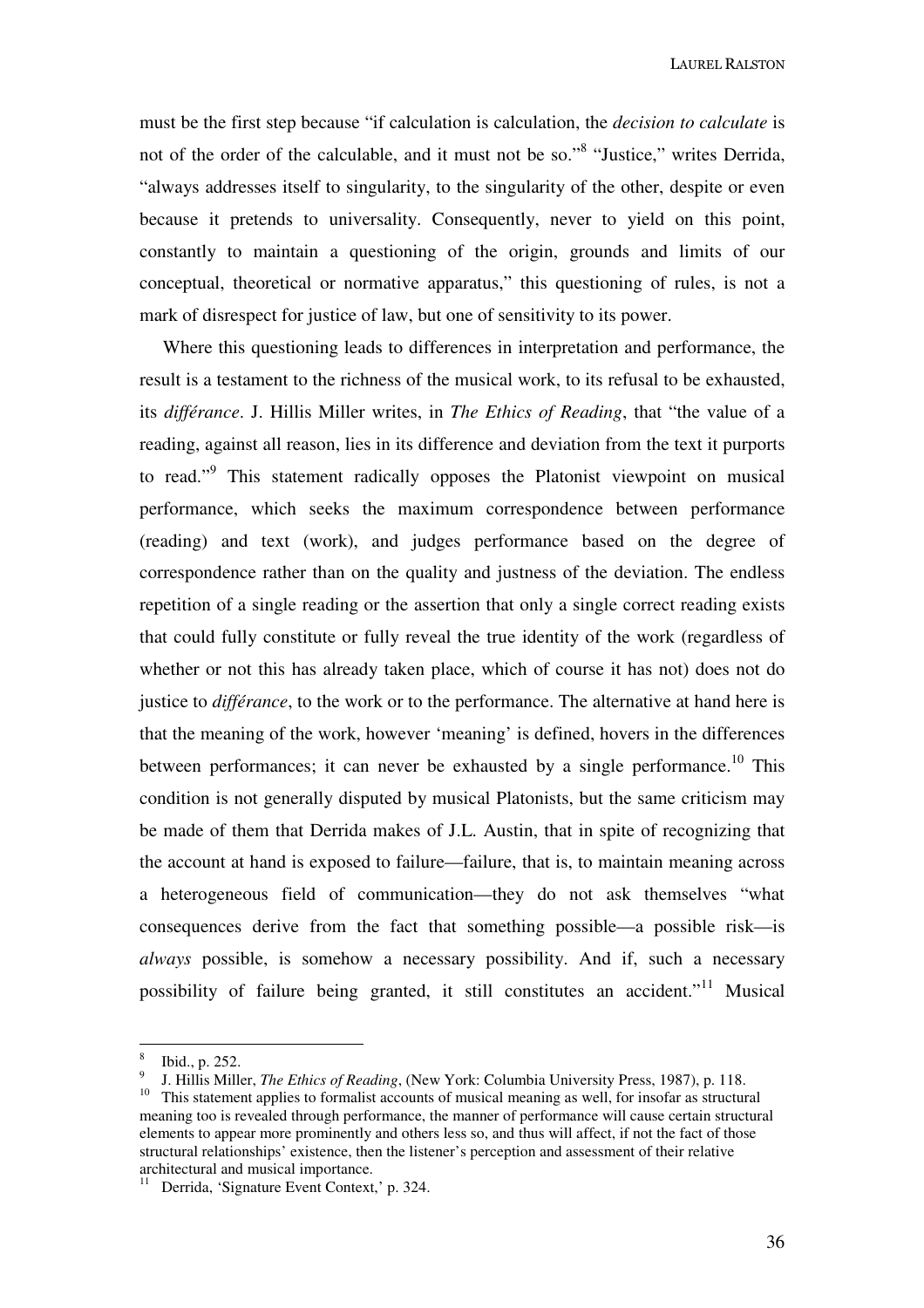Platonism does not offer a satisfactory account of the myriad meanings that, in differing from one another, even contradicting one another, identify a musical work; whereas a Derridean approach incorporates this phenomenon as a success rather than a failure of the structure of music and musical interpretation.

 In an interview, Derrida describes the conditions of reading thus: "What goes for 'literary production' also goes for 'the reading of literature.' The performativity we have just been talking about calls for the same responsibility on the part of the readers. A reader is not a consumer, a spectator, a visitor, not even a 'receiver.' So we find once more the same paradoxes and the same stratifications."<sup>12</sup> Conceptualized in this way, reading is not a passive activity, one of simply taking in what another consciousness has offered, but an active process of both challenge and surrender to the text at hand. Responsible musical practice should also exemplify this process. The endless differing of performances among them selves and of performances from the works they represent is the fulfillment of this 'law' of *différance*. This is not to say that just any performance that deviates somehow from the work can be considered responsible. Miller writes: "If the response is not one of necessity, grounded in some 'must', if it is a freedom to do what one likes, for example to make a literary text mean what one likes, then it is not ethical…but an ethical act that is fully determined by political considerations or responsibilities…[or] is subordinated to the epistemological, to some act of cognition,"<sup>13</sup> is also not ethical. In order for there to be justice, there must be freedom and choice, yet there must also be rules to challenge and limit that freedom. The performer must go through these detours in order to respond responsibly.

 I would like to re-emphasize two points that emerged above: First, that deviation from the score is not just inevitable but desirable and illuminating, essential even to the musician's musical and personal growth—for all of this responsibility can be daunting—as well as to honouring and maintaining the work's vitality. Second, that clearly responsibility is not an issue that only becomes pressing by virtue of the potential public performance of any given interpretation. The call to responsible musical practice occurs at the first encounter between musician and work, lingers on throughout the process of going out from and returning to the work, and is then intensified when an audience gets involved. In many cases, the audience might be

<sup>12</sup> 'An Interview with Jacques Derrida,' in *Acts of Literature*, p. 51.

<sup>13</sup> Miller, pp. 4-5.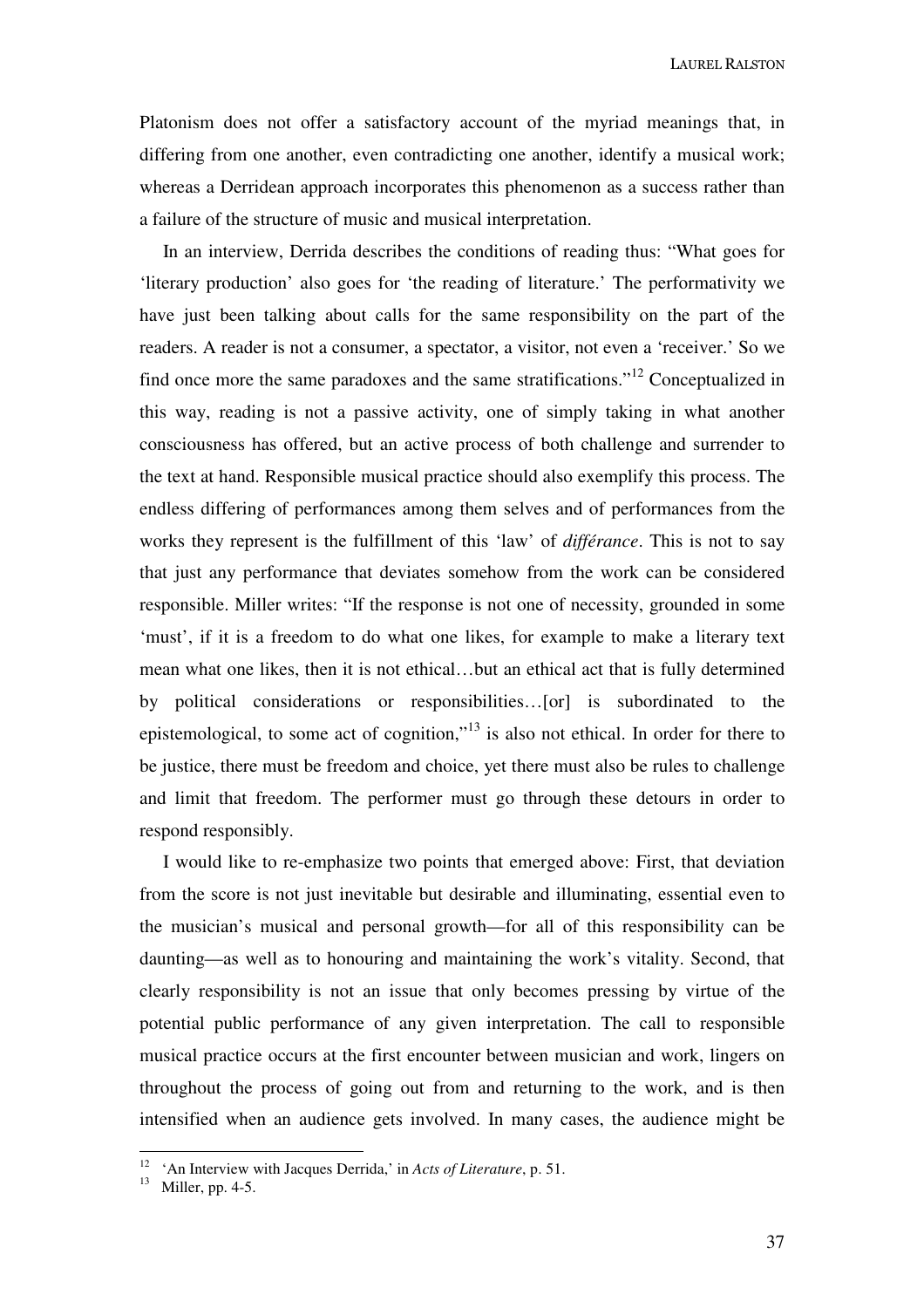taken as a representative for the dominant interpretation of a work; they will come equipped with expectations and standards against which the performance will be judged. And while it might be granted that instances of deviation are perfectly acceptable in a practice room, when they occur in public they become much more controversial. Without wading into the debate over whether a performance constitutes a propositional-style assertion of how a work ought to be played, I will note that musicians are quite regularly expected to give performances that show the work in its best possible light, whether this is due out of respect for the composer (especially if he is dead), the work itself, or some other motivation.

 Yet as we have seen, once traditional ideals have been abandoned, the question of the best possible light becomes almost unintelligible. By acknowledging the effects of *différance* on musical meaning and practice, we acknowledge not only the necessity of betraying the musical work through interpretation, but the responsibility to do so. Extensive ontological theories of music risk taking their object too seriously, and if there is one thing that I would assert of all happy musicians it is that they all maintain, for as long as they remain practicing musicians, a sense of fun in what they do. Being a musician is always, and always should be, becoming a musician—that is, the insistent, incessant challenge and re-definition of one's own technical and interpretative boundaries—just as meaning is always becoming itself in *différance*. Derrida's approach to meaning and to reading keeps in balance the two necessary acts of deviating from and returning to the work of music. Throughout musical practice, one must be willing to take detours, to appear to stray from one's prescribed route or to lose sight of one's destination, in order to reach the limits of interpretability. It is a failing of traditional philosophies of music that they do little to address the journey but concentrate on the destination instead.

 I will venture here to give a concrete example from my own attempts at musical interpretation. Several years ago, in a lesson with an unfamiliar teacher, I played the second movement of a baroque trumpet concerto in my characteristically reserved fashion, and was soon interrupted with a question: What would this movement sound like if it were a funeral march? I tried to make my next rendition funereal; I was interrupted again: What would it sound like if it were a lullaby? Then: What would it sound like if it were a children's playground song?

What my teacher did in that lesson was ask me to stop playing the piece as I thought it should be played, maybe as I'd been told it should be played, and implicitly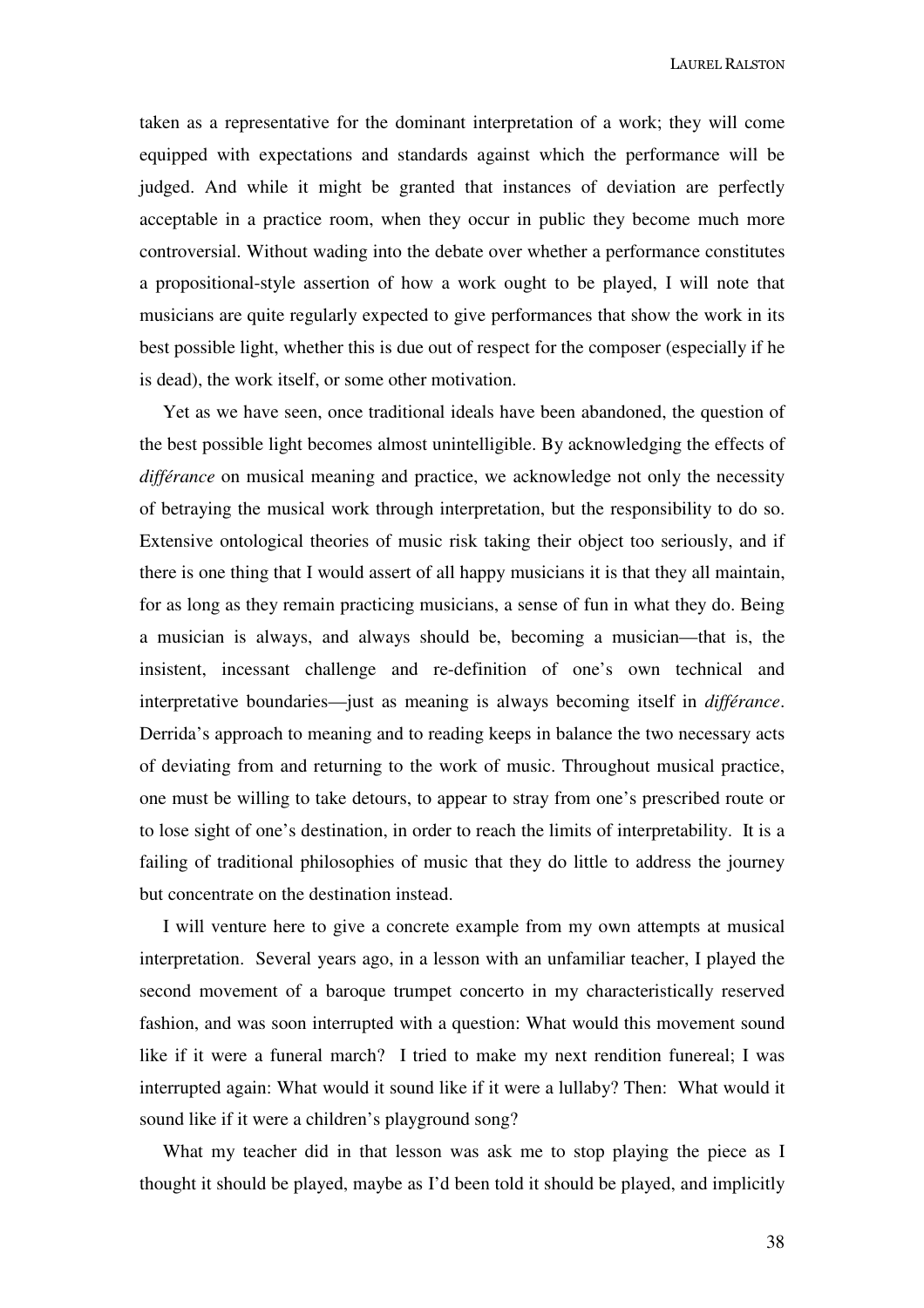proposed that this kind of radical deviation from what was probably quite a neutral performance might lead to insight into the movement's character. Although the second movement of that concerto is not a funeral march, a lullaby, a playground song, or any of the other musical types that my teacher listed that day, the experience of trying to interpret them in those ways was an experience of challenging limits, of opening the music to new possibilities, and of finding unexpected sympathies between the sublime and the ridiculous versions of that movement. My teacher remarked that sometimes to find out how to make music beautiful you have to make it stupid first, and furthermore, that beautiful is almost always found on the threshold of stupid. This exercise was designed to help me push the music to its limits, to find its limits, but perhaps most importantly to become mindful of the limits I had imposed on it myself, intentionally or not, by challenging my own stylistic prejudices and habits. Looking back on it, the exercise evokes the double responsibility and Derridean notion of justice discussed earlier with respect to reading—to examine the rules and then to experiment with breaking them, find points of weakness or manipulability. Furthermore, it demanded that I take full responsibility for my interpretation. For the upshot of the ethics of reading and interpretation endorsed here is that in making deviation from the text or the work a responsibility, a duty, we have also made the reader and the musician more responsible. That is, once the pretence of letting the work speak for itself is abandoned, the appeal to a transcendent outside performance loses its force as well. In straying knowingly from the dominant interpretation we are called all the more urgently to account for our choices.